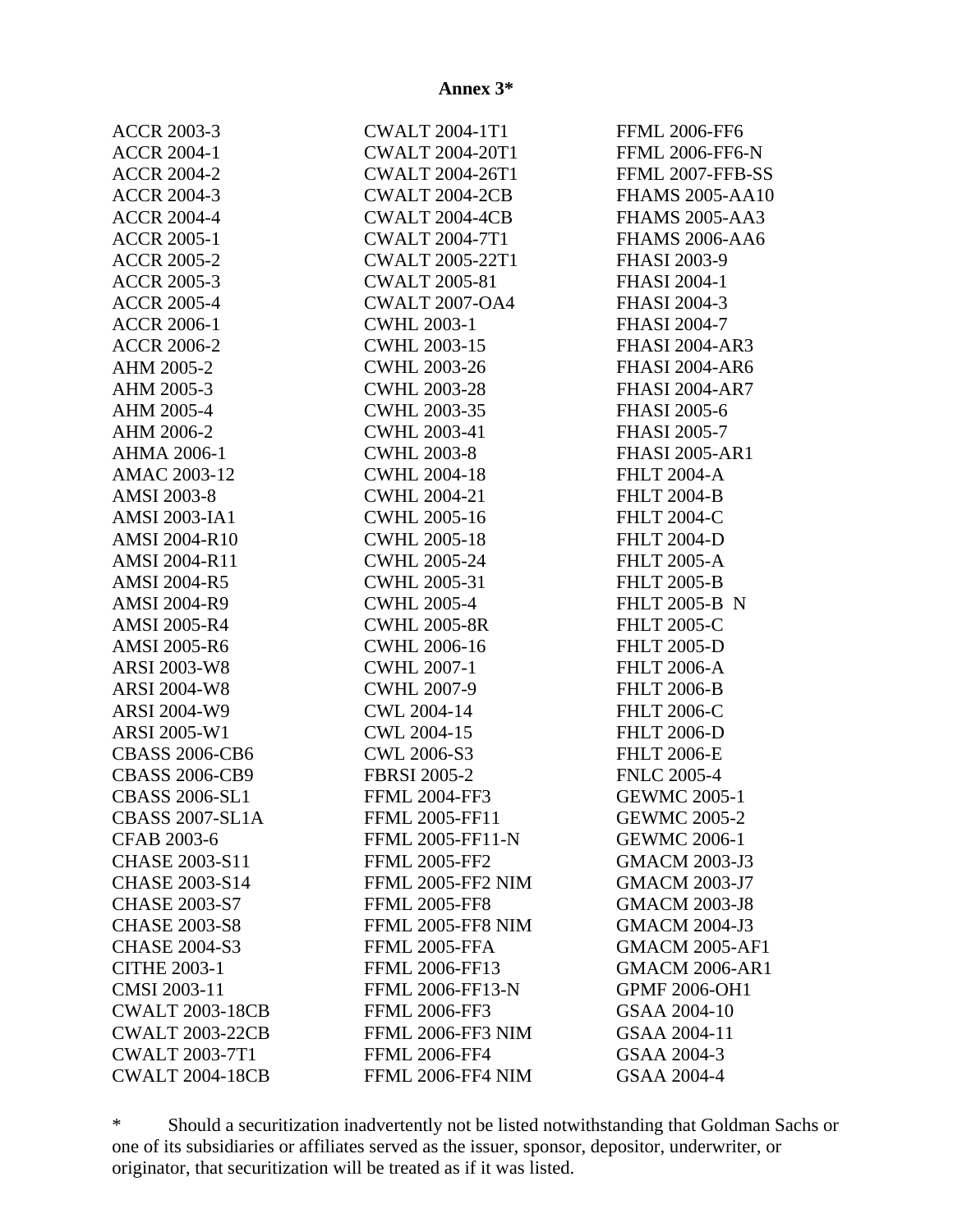| GSAA 2004-5            | GSAA 2006-20          | <b>GSAMP 2004-FM1</b>   |
|------------------------|-----------------------|-------------------------|
| GSAA 2004-6            | GSAA 2006-3           | <b>GSAMP 2004-FM2</b>   |
| GSAA 2004-7            | GSAA 2006-4           | <b>GSAMP 2004-HE1</b>   |
| GSAA 2004-8            | GSAA 2006-5           | <b>GSAMP 2004-HE2</b>   |
| GSAA 2004-9            | GSAA 2006-6           | <b>GSAMP 2004-NC1</b>   |
| GSAA 2004-CW1          | GSAA 2006-7           | <b>GSAMP 2004-NC2</b>   |
| <b>GSAA 2004-NC1</b>   | GSAA 2006-8           | GSAMP 2004-OPT          |
| GSAA 2005-1            | GSAA 2006-9           | <b>GSAMP 2004-SD1</b>   |
| GSAA 2005-10           | <b>GSAA 2006-NIM1</b> | <b>GSAMP 2004-SEA1</b>  |
| GSAA 2005-11           | <b>GSAA 2006-NIM2</b> | GSAMP 2004-SEA2         |
| GSAA 2005-12           | <b>GSAA 2006-NIM3</b> | <b>GSAMP 2004-WF</b>    |
| GSAA 2005-14           | <b>GSAA 2006-NIM4</b> | GSAMP 2004-WF-N         |
| GSAA 2005-15           | <b>GSAA 2006-NIM5</b> | GSAMP 2005-AHL          |
| GSAA 2005-2            | <b>GSAA 2006-NIM6</b> | GSAMP 2005-AHL NIM      |
| GSAA 2005-3            | <b>GSAA 2006-NIM7</b> | GSAMP 2005-AHL2         |
| <b>GSAA 2005-4</b>     | <b>GSAA 2006-NIM8</b> | GSAMP 2005-AHL2-N       |
| GSAA 2005-5            | <b>GSAA 2006-NIM9</b> | <b>GSAMP 2005-HE1</b>   |
| GSAA 2005-6            | GSAA 2006-S1          | <b>GSAMP 2005-HE1-N</b> |
| GSAA 2005-7            | GSAA 2007-1           | <b>GSAMP 2005-HE2</b>   |
| GSAA 2005-8            | GSAA 2007-10          | <b>GSAMP 2005-HE2-N</b> |
| GSAA 2005-9            | GSAA 2007-2           | <b>GSAMP 2005-HE3</b>   |
| <b>GSAA 2005-MTR1</b>  | GSAA 2007-3           | <b>GSAMP 2005-HE3-N</b> |
| <b>GSAA 2005-NIM1</b>  | GSAA 2007-4           | <b>GSAMP 2005-HE4</b>   |
| <b>GSAA 2005-NIM10</b> | GSAA 2007-5           | <b>GSAMP 2005-HE4-N</b> |
| <b>GSAA 2005-NIM2</b>  | GSAA 2007-6           | <b>GSAMP 2005-HE5</b>   |
| <b>GSAA 2005-NIM3</b>  | GSAA 2007-7           | <b>GSAMP 2005-HE5-N</b> |
| <b>GSAA 2005-NIM4</b>  | GSAA 2007-8           | <b>GSAMP 2005-HE6</b>   |
| <b>GSAA 2005-NIM5</b>  | GSAA 2007-9           | <b>GSAMP 2005-HE6-N</b> |
| <b>GSAA 2005-NIM6</b>  | <b>GSAA 2007-NIM1</b> | <b>GSAMP 2005-NC1</b>   |
| <b>GSAA 2005-NIM7</b>  | <b>GSAA 2007-NIM2</b> | GSAMP 2005-NC1 NIM      |
| <b>GSAA 2005-NIM8</b>  | <b>GSAA 2007-NIM3</b> | GSAMP 2005-OPT-NIM      |
| <b>GSAA 2005-NIM9</b>  | <b>GSAA 2007-NIM4</b> | <b>GSAMP 2005-S1</b>    |
| GSAA 2005-R1           | <b>GSAA 2007-NIM5</b> | <b>GSAMP 2005-S2</b>    |
| GSAA 2006-1            | <b>GSAA 2007-NIM6</b> | <b>GSAMP 2005-SD1</b>   |
| GSAA 2006-10           | GSAA 2007-S1          | GSAMP 2005-SD1 NIM      |
| GSAA 2006-11           | GSAMP 2003-AHL        | <b>GSAMP 2005-SD2</b>   |
| GSAA 2006-12           | <b>GSAMP 2003-FM1</b> | <b>GSAMP 2005-SEA1</b>  |
| GSAA 2006-13           | <b>GSAMP 2003-HE1</b> | <b>GSAMP 2005-SEA2</b>  |
| GSAA 2006-14           | <b>GSAMP 2003-HE2</b> | <b>GSAMP 2005-WF-N</b>  |
| GSAA 2006-15           | <b>GSAMP 2003-NC1</b> | <b>GSAMP 2005-WMC1</b>  |
| GSAA 2006-16           | GSAMP 2003-SEA        | <b>GSAMP 2005-WMC2</b>  |
| GSAA 2006-17           | GSAMP 2003-SEA2       | GSAMP 2005-WMC2-N       |
| GSAA 2006-18           | GSAMP 2004-AHL        | <b>GSAMP 2005-WMC3</b>  |
| GSAA 2006-19           | <b>GSAMP 2004-AR1</b> | GSAMP 2005-WMC3-N       |
| GSAA 2006-2            | <b>GSAMP 2004-AR2</b> | <b>GSAMP 2006-FM1</b>   |
|                        |                       |                         |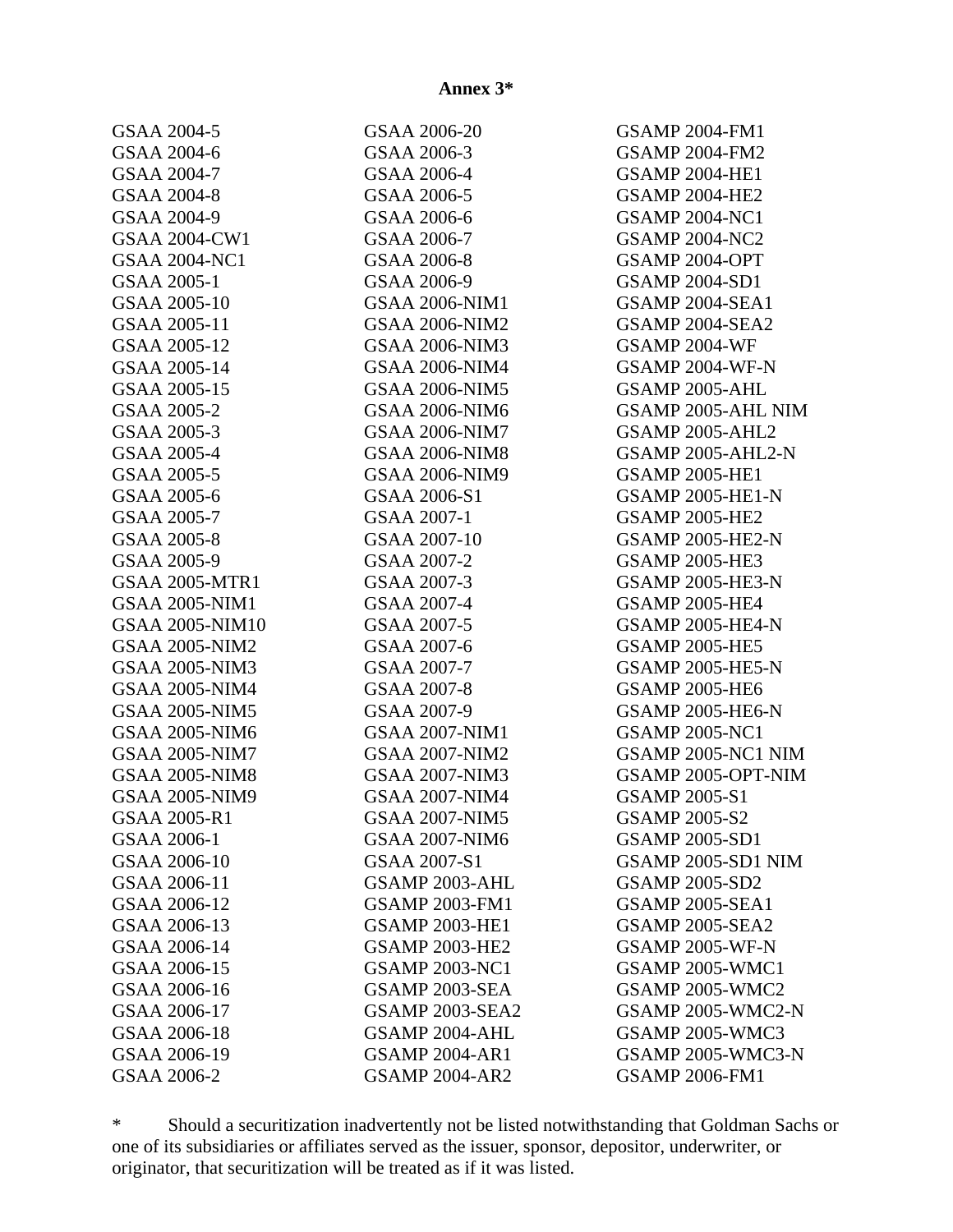| <b>GSAMP 2006-FM1-N</b> | <b>GSAMP 2007-NC1</b>   | GSR 2004-9           |
|-------------------------|-------------------------|----------------------|
| <b>GSAMP 2006-FM2</b>   | <b>GSAMP 2007-NC1-N</b> | GSR 2005-1F          |
| <b>GSAMP 2006-FM2-N</b> | <b>GSAMP 2007-SEA1</b>  | <b>GSR 2005-2F</b>   |
| <b>GSAMP 2006-FM3</b>   | <b>GSMPS 2003-1</b>     | GSR 2005-3F          |
| <b>GSAMP 2006-FM3-N</b> | <b>GSMPS 2003-2</b>     | <b>GSR 2005-4F</b>   |
| <b>GSAMP 2006-HE1</b>   | <b>GSMPS 2003-3</b>     | GSR 2005-5F          |
| GSAMP 2006-HE1-NIM      | <b>GSMPS 2004-1</b>     | GSR 2005-6F          |
| <b>GSAMP 2006-HE2</b>   | <b>GSMPS 2004-3</b>     | <b>GSR 2005-7F</b>   |
| <b>GSAMP 2006-HE3</b>   | <b>GSMPS 2004-4</b>     | <b>GSR 2005-8F</b>   |
| <b>GSAMP 2006-HE3-N</b> | <b>GSMPS 2005-LT1</b>   | <b>GSR 2005-9F</b>   |
| <b>GSAMP 2006-HE4</b>   | <b>GSMPS 2005-RP1</b>   | <b>GSR 2005-AR1</b>  |
| <b>GSAMP 2006-HE4-N</b> | <b>GSMPS 2005-RP2</b>   | <b>GSR 2005-AR2</b>  |
| <b>GSAMP 2006-HE5</b>   | <b>GSMPS 2005-RP3</b>   | <b>GSR 2005-AR3</b>  |
| GSAMP 2006-HE5 NIM      | <b>GSMPS 2006-RP1</b>   | <b>GSR 2005-AR4</b>  |
| <b>GSAMP 2006-HE6</b>   | <b>GSMPS 2006-RP2</b>   | <b>GSR 2005-AR5</b>  |
| <b>GSAMP 2006-HE7</b>   | <b>GSMSC 2006-2R</b>    | <b>GSR 2005-AR6</b>  |
| <b>GSAMP 2006-HE7-N</b> | <b>GSMSC 2006-3 NIM</b> | <b>GSR 2005-AR7</b>  |
| <b>GSAMP 2006-HE8</b>   | <b>GSMSC 2006-O1AR</b>  | <b>GSR 2005-HEL1</b> |
| <b>GSAMP 2006-HE8-N</b> | <b>GSMSC 2007-NIM1</b>  | GSR 2006-10F         |
| GSAMP 2006-LB1-NIM      | <b>GSMSC 2007-NIM2</b>  | GSR 2006-1F          |
| <b>GSAMP 2006-NC1</b>   | <b>GSMSC 2007-NIM3</b>  | <b>GSR 2006-2F</b>   |
| <b>GSAMP 2006-NC2</b>   | <b>GSMSC 2007-NIM4</b>  | GSR 2006-3F          |
| <b>GSAMP 2006-NC2-N</b> | GSR 2003-1              | GSR 2006-4F          |
| <b>GSAMP 2006-S1</b>    | GSR 2003-10             | GSR 2006-5F          |
| <b>GSAMP 2006-S2</b>    | GSR 2003-13             | GSR 2006-6F          |
| <b>GSAMP 2006-S3</b>    | <b>GSR 2003-2F</b>      | <b>GSR 2006-7F</b>   |
| <b>GSAMP 2006-S4</b>    | GSR 2003-3F             | <b>GSR 2006-8F</b>   |
| <b>GSAMP 2006-S5</b>    | GSR 2003-4F             | GSR 2006-9F          |
| <b>GSAMP 2006-S6</b>    | GSR 2003-5F             | <b>GSR 2006-AR1</b>  |
| <b>GSAMP 2006-SD1</b>   | GSR 2003-6F             | <b>GSR 2006-AR2</b>  |
| <b>GSAMP 2006-SD2</b>   | <b>GSR 2003-7F</b>      | GSR 2006-OA1         |
| <b>GSAMP 2006-SD3</b>   | GSR 2003-9              | GSR 2007-1F          |
| <b>GSAMP 2006-SEA1</b>  | GSR 2004-10F            | <b>GSR 2007-2F</b>   |
| <b>GSAMP 2006-WF1-N</b> | GSR 2004-11             | GSR 2007-3F          |
| <b>GSAMP 2007-FM1</b>   | GSR 2004-12             | <b>GSR 2007-4F</b>   |
| <b>GSAMP 2007-FM1-N</b> | GSR 2004-13F            | GSR 2007-5F          |
| <b>GSAMP 2007-FM2</b>   | GSR 2004-14             | <b>GSR 2007-AR1</b>  |
| <b>GSAMP 2007-FM2-N</b> | GSR 2004-15F            | <b>GSR 2007-AR2</b>  |
| <b>GSAMP 2007-H1</b>    | <b>GSR 2004-2F</b>      | <b>GSR 2007-HEL1</b> |
| <b>GSAMP 2007-HE1</b>   | <b>GSR 2004-3F</b>      | <b>GSR 2007-OA1</b>  |
| <b>GSAMP 2007-HE1-N</b> | GSR 2004-4              | <b>GSR 2007-OA2</b>  |
| <b>GSAMP 2007-HE2</b>   | GSR 2004-5              | <b>GSRPM 2003-1</b>  |
| <b>GSAMP 2007-HE2-N</b> | GSR 2004-6F             | <b>GSRPM 2003-2</b>  |
| GSAMP 2007-HSBC1        | GSR 2004-7              | <b>GSRPM 2004-1</b>  |
| GSAMP 2007-HSBC1-NIM    | <b>GSR 2004-8F</b>      | <b>GSRPM 2006-1</b>  |